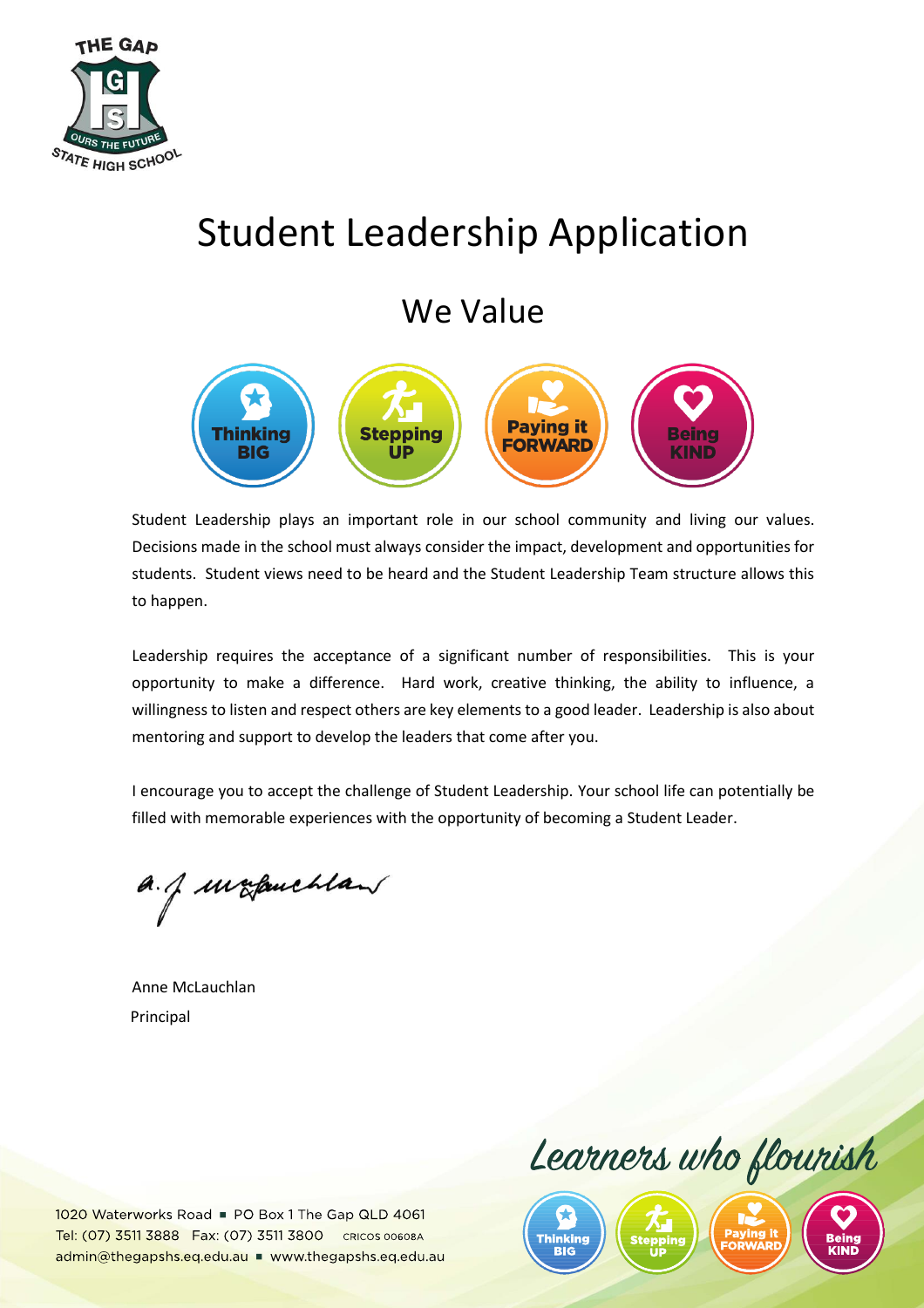

## **Student Leadership**

The Student Leadership team will consist of 4 School Captains, 8 House Captains from the Senior School and 4 Captains from the Junior School. They will work with House leaders appointed from Years 7-11. All leadership positions are from July 2022 to June 2023.

Students who are elected to leadership positions must:

- 1. have an attendance rate of 95% for the current school year
- 2. have an effort and behaviour record of consistently "very good" and above
- 3. have been actively involved in the category/area they are nominating for

As student representatives for the whole school community, all leaders are expected to uphold the high standard and reputation of The Gap High School. Students can also have their leadership position retracted at any time for inappropriate behaviour or not fully participating in their role or meeting school and leadership expectations

Student leadership positions are not available to students who have been suspended during the last two years. An application for special consideration can be made to the Principal concerning selection criteria. For all positions, the Principal has the final right of appointment or veto at any stage throughout the selection process for all leadership positions.

The Student Leadership Team are expected to attend the following:

- 1. Senior Leaders are expected to attend the first three days of the Moreton Island Camp to develop team relationships. Cost TBA.
- 2. Leadership Retreat Captains only two days. Thursday 23 and Friday 24 June in JA Robertson Hall. Week 10 Term 2. (Subsidised by the school)

Senior School Captains are encouraged to purchase a school blazer (approximately \$120) to be worn on official occasions, to school during winter months (June to August) and at appropriate times designated by the Principal. House captains are also encouraged to purchase blazers

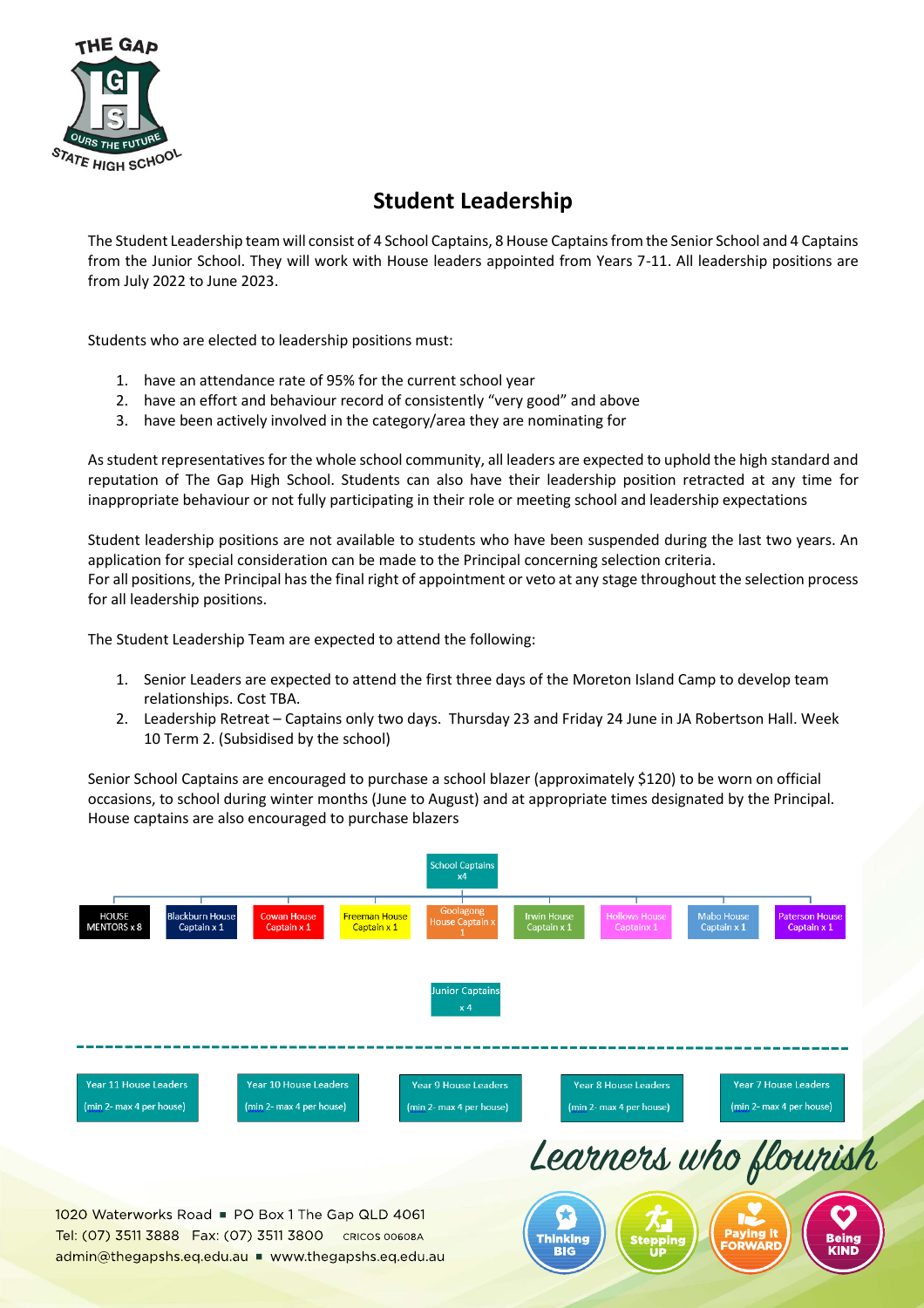

### **Student Leadership Role Descriptions**

#### **School Captains**

The role of the School Captains are to represent the school and act as ambassadors and role models through their conduct on a daily basis and at whole school events. The School Captains will be required to deliver speeches and lead events, including school assemblies. The Senior School Captains are instrumental in initiating and leading the senior legacy project.

School captains lead, support and assign duties to the House Captains in proposing and creating change and improvement in wide-ranging aspects of the school. They work with other students, staff and the Senior Leadership Team to create opportunities for authentic student voice and influence decision making, advocating for and representing the voice of students across the school.

School Captains will also organise and chair weekly meetings with the student leadership team. It is their duty to ensure the House Captains are fulfilling their responsibilities and meeting the expectations of their roles.

#### **House Captains**

Each house will have one House Captain. These roles will work closely with the School Captains supporting their work with student voice. The House Captains will be ambassadors for their houses and represent their houses at whole school events. They will liaise with their respective House Mentors, hold regular House Meetings with the House Mentor and House Leaders to support and initiate house culture and pride. They will be involved in assembly planning and delivery with the School Captains, organising competitions, assist with the running of sports, arts, community and growth events and action projects to support various initiatives and promote the ethos of each house.

Under the leadership of the School Captains, House Captains may initiate Lead Learner, Wellbeing and Support, Community, Environment & Sustainability, Culture & Diversity, Facilities, Events & Fundraising initiatives. House Captains are to share the workload and propose collaboration across houses to initiate activities.

#### **House Leaders**

House Leaders will work with the other House Leaders and students in their house to carry out assigned duties to enact initiatives by their House Captains.

Year level House Leaders are also able to support the work of the Head of Year to enable student connectedness in year level activities. This could be organizing action projects and social events and promoting the work of student voice.

| Wellbeing and<br>Student Support<br>· Mental health<br>awareness &<br>events<br>• Activities at<br>lunch<br>• Safe<br>spaces/gardens<br>• Positive<br>relationships<br>• Student<br>wellbeing<br>initiatives | <b>Facilities</b><br>• Working bees<br>• Raise money<br>for improving<br>facilities<br>· Identify<br>potential<br>improvements<br>and propose<br>changes | Community<br>• Community<br>events<br>• Communicat<br>ion with<br>students<br>(Instagram)<br>• Advertise<br>for events<br>• Assemblies<br>• Support<br>service<br>groups | Lead Learner<br>• Support<br>other<br>students<br>• Promote<br>learning<br>/study<br>groups<br>• Support<br>information<br>evenings<br>• Promote<br>STEAM<br>• Student<br>engagement | Events &<br>Fundraising<br>• Free Dress<br>Days<br>• Gratitude days<br>- World<br>Teachers Day,<br>• Values Days<br>• Action Projects<br>• Carnivals<br>• Teacher vs<br>Student<br>· Arts Activities<br>· Anzac Day<br>• Fundraising<br>events<br>• A4A activities<br>• Events support | Culture and<br>Diversity<br>• Celebrate<br>/raise<br>awareness of<br>diversity &<br>culture eg.<br>NAIDOC week<br>• Create<br>opportunities<br>to be active<br>global citizens | Environment &<br>Sustainability<br>• Promote and<br>improve the<br>sustainability<br>of the school<br>• Organise<br>environment/<br>sustainability<br>events |  |
|--------------------------------------------------------------------------------------------------------------------------------------------------------------------------------------------------------------|----------------------------------------------------------------------------------------------------------------------------------------------------------|--------------------------------------------------------------------------------------------------------------------------------------------------------------------------|--------------------------------------------------------------------------------------------------------------------------------------------------------------------------------------|----------------------------------------------------------------------------------------------------------------------------------------------------------------------------------------------------------------------------------------------------------------------------------------|--------------------------------------------------------------------------------------------------------------------------------------------------------------------------------|--------------------------------------------------------------------------------------------------------------------------------------------------------------|--|
|--------------------------------------------------------------------------------------------------------------------------------------------------------------------------------------------------------------|----------------------------------------------------------------------------------------------------------------------------------------------------------|--------------------------------------------------------------------------------------------------------------------------------------------------------------------------|--------------------------------------------------------------------------------------------------------------------------------------------------------------------------------------|----------------------------------------------------------------------------------------------------------------------------------------------------------------------------------------------------------------------------------------------------------------------------------------|--------------------------------------------------------------------------------------------------------------------------------------------------------------------------------|--------------------------------------------------------------------------------------------------------------------------------------------------------------|--|

*Examples of Initiatives/Opportunities*

# Learners who flourish

1020 Waterworks Road PO Box 1 The Gap QLD 4061 Tel: (07) 3511 3888 Fax: (07) 3511 3800 CRICOS 00608A admin@thegapshs.eq.edu.au www.thegapshs.eq.edu.au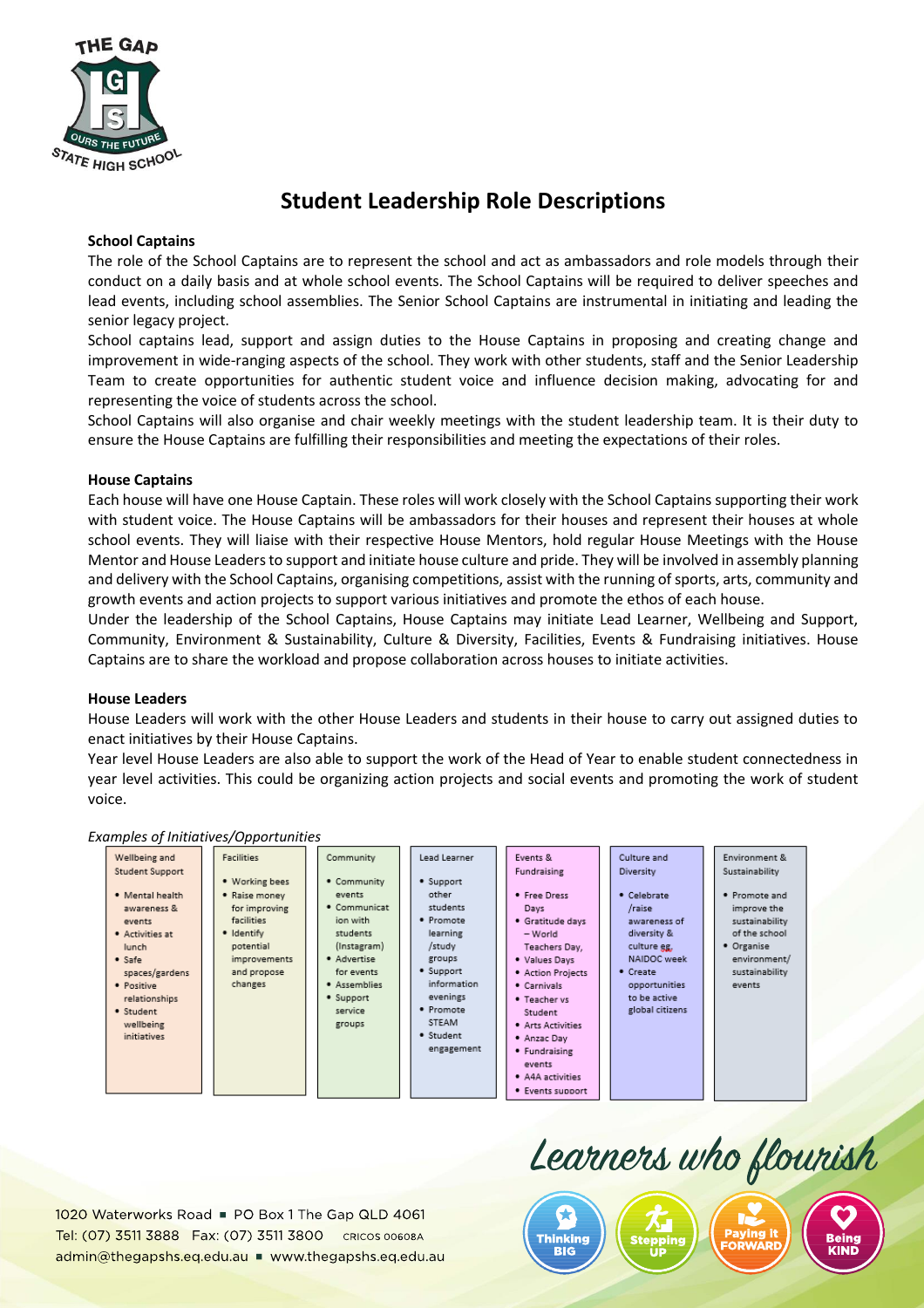

## **Process for selection of School Captains, House Captains and House leaders**



**Applications for positions must be submitted by 3pm Friday 6 May 2022 to your year level Head of Year.** 

| Year 7  | <b>Ms Munro</b>   | amunr48@eq.edu.au  |
|---------|-------------------|--------------------|
| Year 8  | <b>Mr Smith</b>   | rsmit925@eq.edu.au |
| Year 9  | <b>Ms Wood</b>    | rwood165@eq.edu.au |
| Year 10 | <b>Mr Clarke</b>  | mclar445@eq.edu.au |
| Year 11 | <b>Ms Donovan</b> | rsdon0@eq.edu.au   |

#### **Your application needs to include:**

*NB. All students must complete Sections 1 and 2. \*\*\*\* Section 3 is only for those students applying for School Captain and House Captain Positions.* 

- 1. The Leadership Application Form with your response to the provided questions (no more than 3 pages)
- 2. Your character strengths survey
- *3.* **Video speech** *(Students who wish to apply for School captains (Junior and Senior) and House Captains must submit one of these)*
	- a. Video must be no more than 2 minutes long.
	- b. Up load your video to YouTube (keep private mode) and **share the YouTube link in your application**

Thinking

c. These videos will be available on a STILE student leadership page for students to view.

Learners who flourish

1020 Waterworks Road PO Box 1 The Gap QLD 4061 Tel: (07) 3511 3888 Fax: (07) 3511 3800 CRICOS 00608A admin@thegapshs.eq.edu.au www.thegapshs.eq.edu.au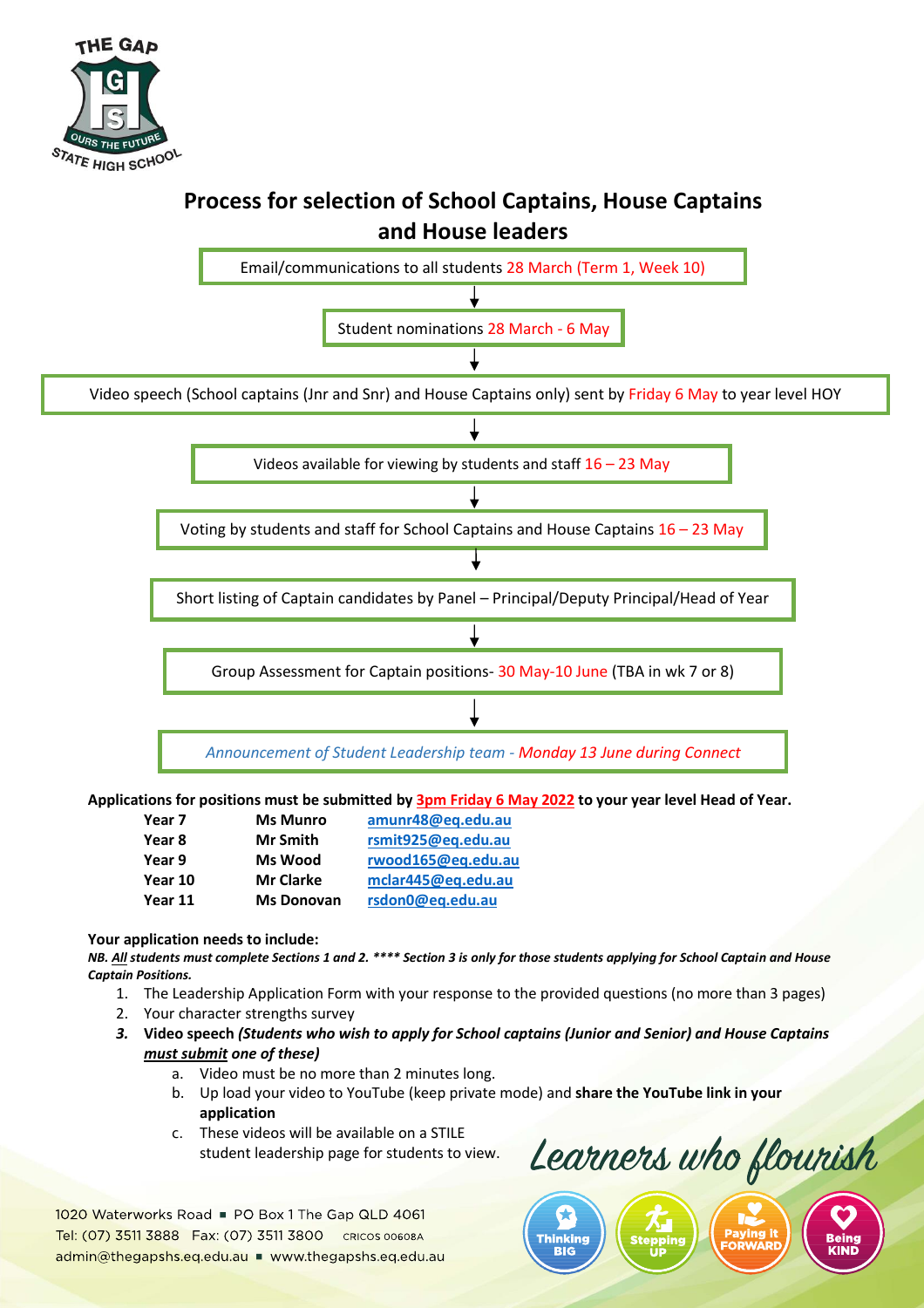

## **Helpful topics for writing your application for Leadership Positions**

#### **Know your character strengths and how they inform your leadership**

- *Thinking* creativity, curiosity, judgment, love of learning, perspective
- *Action* bravery, perseverance, honesty, zest
- *Heart* love, kindness, social intelligence
- *Community* teamwork, fairness, leadership
- *Patience* forgiveness, humility, prudence, self-regulation
- *Meaning* appreciation of beauty and excellent, gratitude, hope, humour, spirituality.

| <b>Instrumental Music</b> | <b>Clubs</b>           | <b>Student support</b> | <b>Enrichment programs</b> |
|---------------------------|------------------------|------------------------|----------------------------|
| Orchestras                | <b>Public Speaking</b> | Learning Assistance    | University vacation        |
| Stage bands               | Committees             | Peer tutors            | schools                    |
| Concert bands             | Chess Club             | Tutorial programs      | Excursions                 |
| String ensembles          | Chaplaincy group       | Study enhancement      | School study tours         |
| Percussion ensembles      | <b>Student Council</b> | courses                | Music tours                |
| Camps                     | <b>Tech Crew</b>       | Volunteers             | Ski trip                   |
| Big Band etc.             | Climbing Club          |                        | China trip                 |
|                           | <b>Gap Greenies</b>    |                        | Volleyball trips           |
|                           |                        |                        | Visual Arts camp           |
|                           |                        |                        | <b>APPS</b>                |
|                           |                        |                        | <b>LAUNCH</b>              |

| <b>Sporting Representatives</b>                                      | <b>Cultural Development</b>                                                        | <b>Competitions</b>                                                                                                              | <b>Community Service</b>                                                                                                  |
|----------------------------------------------------------------------|------------------------------------------------------------------------------------|----------------------------------------------------------------------------------------------------------------------------------|---------------------------------------------------------------------------------------------------------------------------|
| Regional<br>State<br>National<br>House competitions<br>Cross-country | Debating<br>Public speaking<br>School choirs<br>Drama evenings<br>Musical evenings | <b>Australian Schools</b><br><b>Science</b><br>Computing, Math,<br>Science, Graphics, Art,<br>English<br><b>Chinese Speaking</b> | Senior Citizens' Concert<br>Outreach Week<br>Harmony Week<br>Charity support includes:<br><b>Rotary Club</b><br>$\bullet$ |
| <b>Athletics</b><br>Swimming<br><b>Sporting Teams</b>                | Film evenings<br><b>Art Festivals</b>                                              | Readers' Cup                                                                                                                     | Lions Club<br>$\bullet$                                                                                                   |

### **Student Leaders' Pledge**

*I accept my leadership badge with dignity integrity and to uphold the trust of the school community throughout my leadership term.*

*I pledge to always have the courage to hold myself and others accountable for our actions.*

*I will always uphold my commitment to the school and all that it stands for.*

*As a pledge of my service and character I promise to be cooperative, considerate and courteous at all times. I make this pledge as my personal commitment to the students, staff and parents of The Gap State High School.*

Learners who flourish

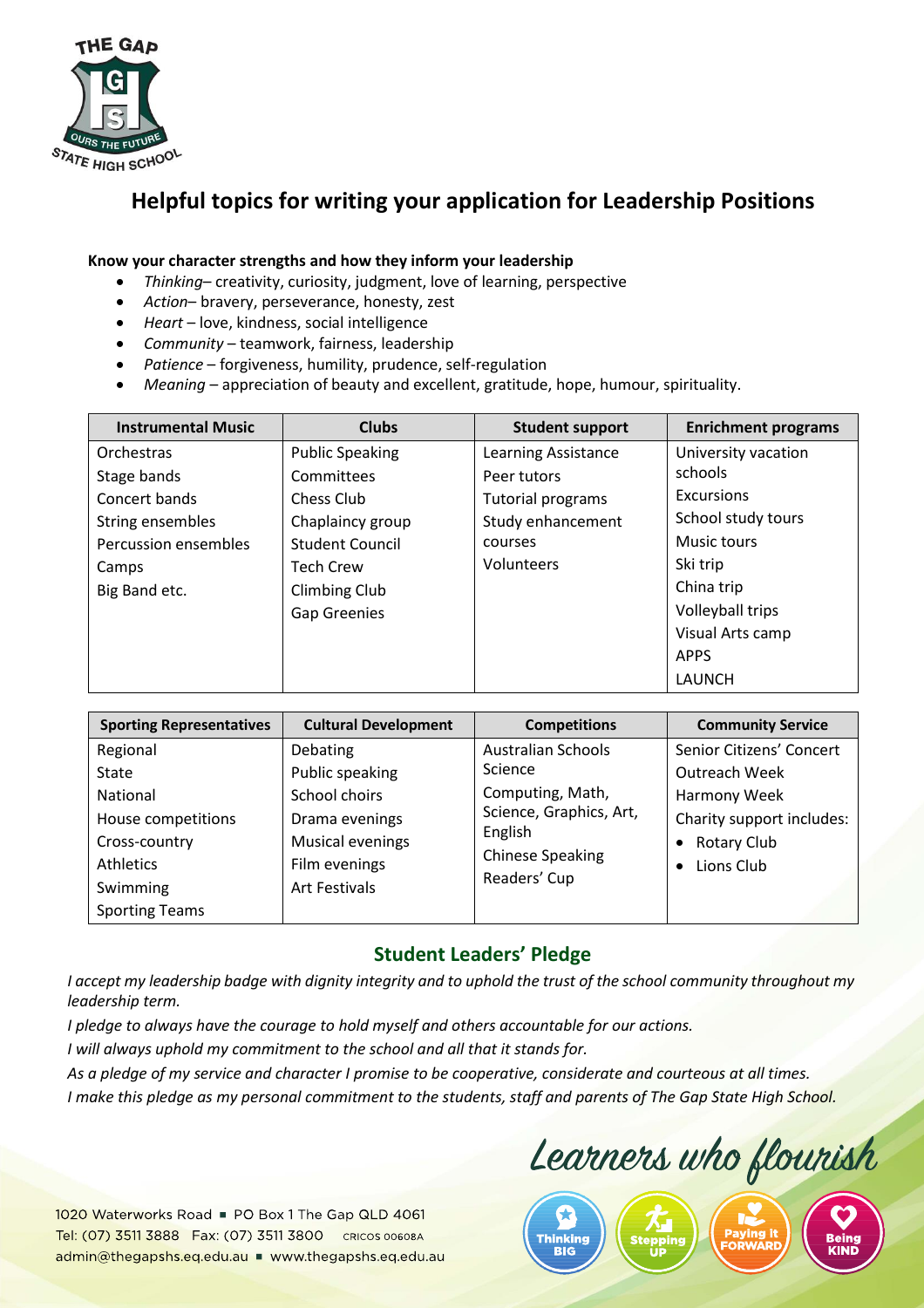

## **Leadership Application Form**

| Name: | House: | <b>Connect Class:</b> |
|-------|--------|-----------------------|
|       |        |                       |

Please select the position you are interested in. You are able to indicate a preference if you wish to be considered for School captain, House captain or House leader. These need to be numbered 1-3.

|                                                                                    | <b>Position</b>                 | Preference (1-3)                                 |  |  |
|------------------------------------------------------------------------------------|---------------------------------|--------------------------------------------------|--|--|
|                                                                                    | <b>School captain</b>           | $\overline{0}$                                   |  |  |
|                                                                                    | <b>House Captain</b>            | $\Omega$                                         |  |  |
|                                                                                    | <b>House Leader</b>             | $\mathbf 0$                                      |  |  |
| Parent / Guardian support<br>, by signing this form, I agree to support my student |                                 |                                                  |  |  |
|                                                                                    | through the leadership process. |                                                  |  |  |
|                                                                                    |                                 |                                                  |  |  |
| Parent Name                                                                        |                                 |                                                  |  |  |
| <b>Student Name</b>                                                                |                                 | Student Signature ______________________________ |  |  |
|                                                                                    |                                 |                                                  |  |  |
| <b>Office Use only</b>                                                             |                                 |                                                  |  |  |
|                                                                                    |                                 |                                                  |  |  |

1020 Waterworks Road · PO Box 1 The Gap QLD 4061 Tel: (07) 3511 3888 Fax: (07) 3511 3800 CRICOS 00608A admin@thegapshs.eq.edu.au vww.thegapshs.eq.edu.au

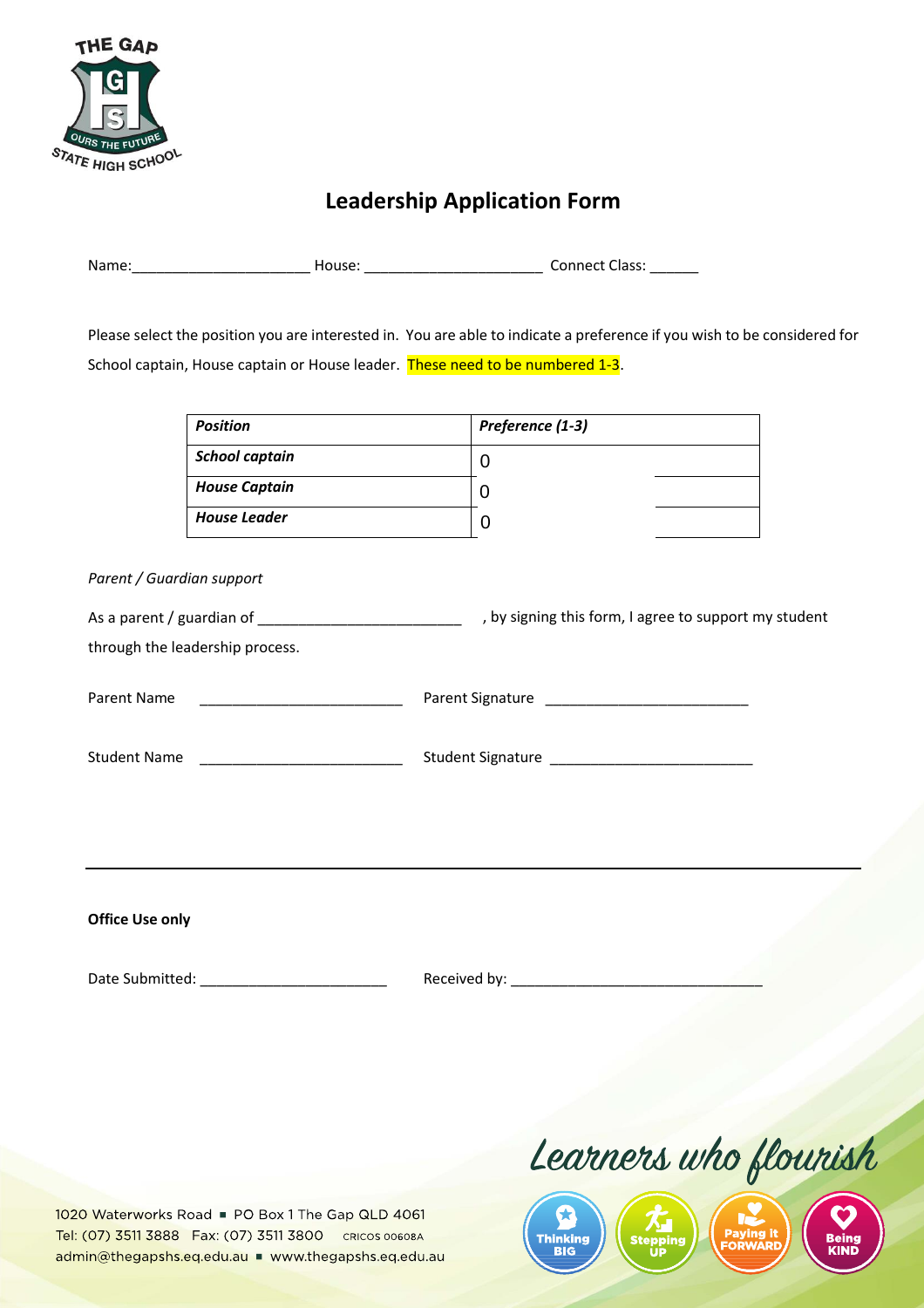

#### *All students are to complete the following questions*

Successful leadership begins with the willingness to lead yourself first. To lead effectively, you must discover your strengths and values, and make a commitment to invest in growing and developing while 7capitalising on these in order to best serve others and the common good.

The following are reflection questions to help you think about your leadership qualities. In no more than 3 x A4 pages, please respond to the following questions considering your strengths, leadership potential/qualities and ideas:

- **1. To complete the following questions applicants are required to complete a current character strengths survey** *<https://www.viacharacter.org/Survey/Account/Register>* **. \*Attach your printed results with this application.**
- **2. Think about a time where you have demonstrated leadership in the past. What qualities/strengths helped you succeed?**

**3. How has your sense of self-worth and compassion helped you to lead?**

**4. What are your 5 top character strengths**

1020 Waterworks Road PO Box 1 The Gap QLD 4061 Tel: (07) 3511 3888 Fax: (07) 3511 3800 CRICOS 00608A admin@thegapshs.eq.edu.au www.thegapshs.eq.edu.au

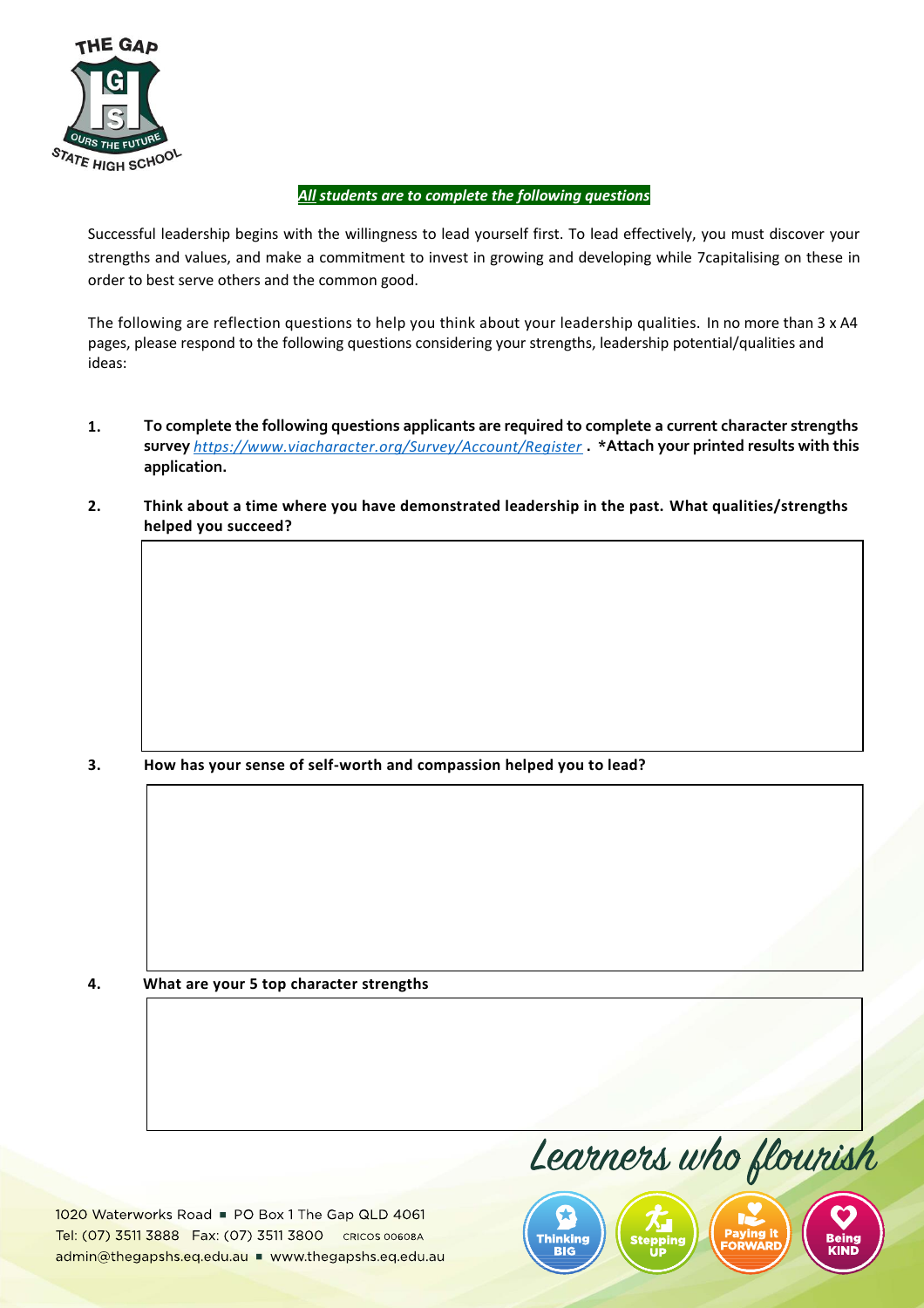

**5. How could you use these strengths to: a) be a positive leader (cultivate and inspire positive mindset and attitude and a thriving whole school community**)

**b) energise the Leadership group?**

**6. In relation to your character strengths how could you use your five most underused signature strengths to develop more as a leader?**

**7. Leadership can be complex – how would you navigate the tension between Leadership responsibilities and academic studies?**

**8. Why do you want to be involved in leading the student body at The Gap State High School?**

1020 Waterworks Road · PO Box 1 The Gap QLD 4061 Tel: (07) 3511 3888 Fax: (07) 3511 3800 CRICOS 00608A admin@thegapshs.eq.edu.au vww.thegapshs.eq.edu.au

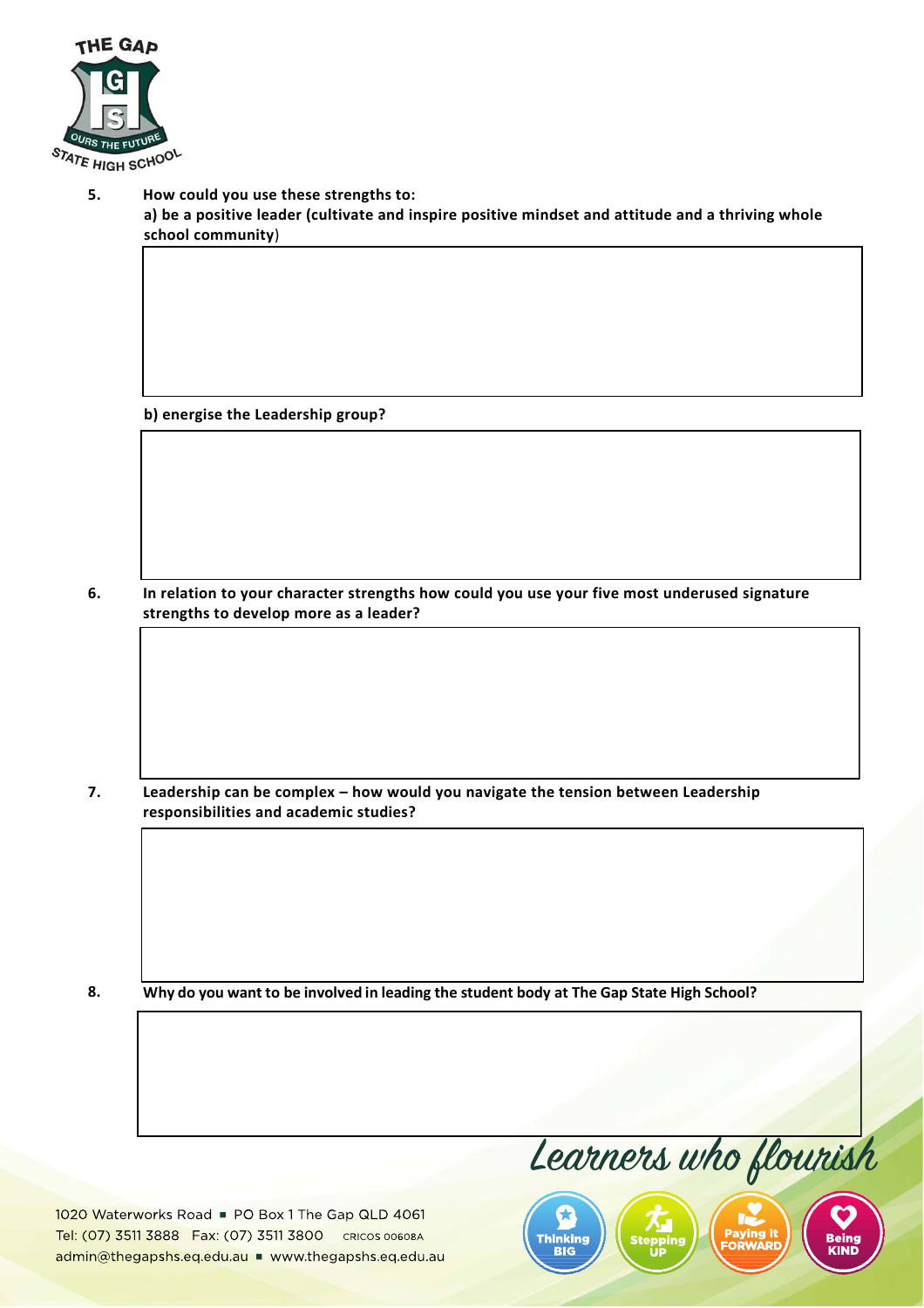

**9. What would you like to learn from your involvement as a leader at The Gap State High School?**

**10. Outline any previous involvement in the school community (e.g. Debating, Performing Arts, Sport, Athletics Carnivals, Debating, Student Council, House Leader etc.) Explain how you were involved and over what time-frame.**

**11. What other qualities would you bring to the leadership team?**

**12. What do you see as a priority for the whole school, in the coming year?**

1020 Waterworks Road PO Box 1 The Gap QLD 4061 Tel: (07) 3511 3888 Fax: (07) 3511 3800 CRICOS 00608A admin@thegapshs.eq.edu.au vww.thegapshs.eq.edu.au